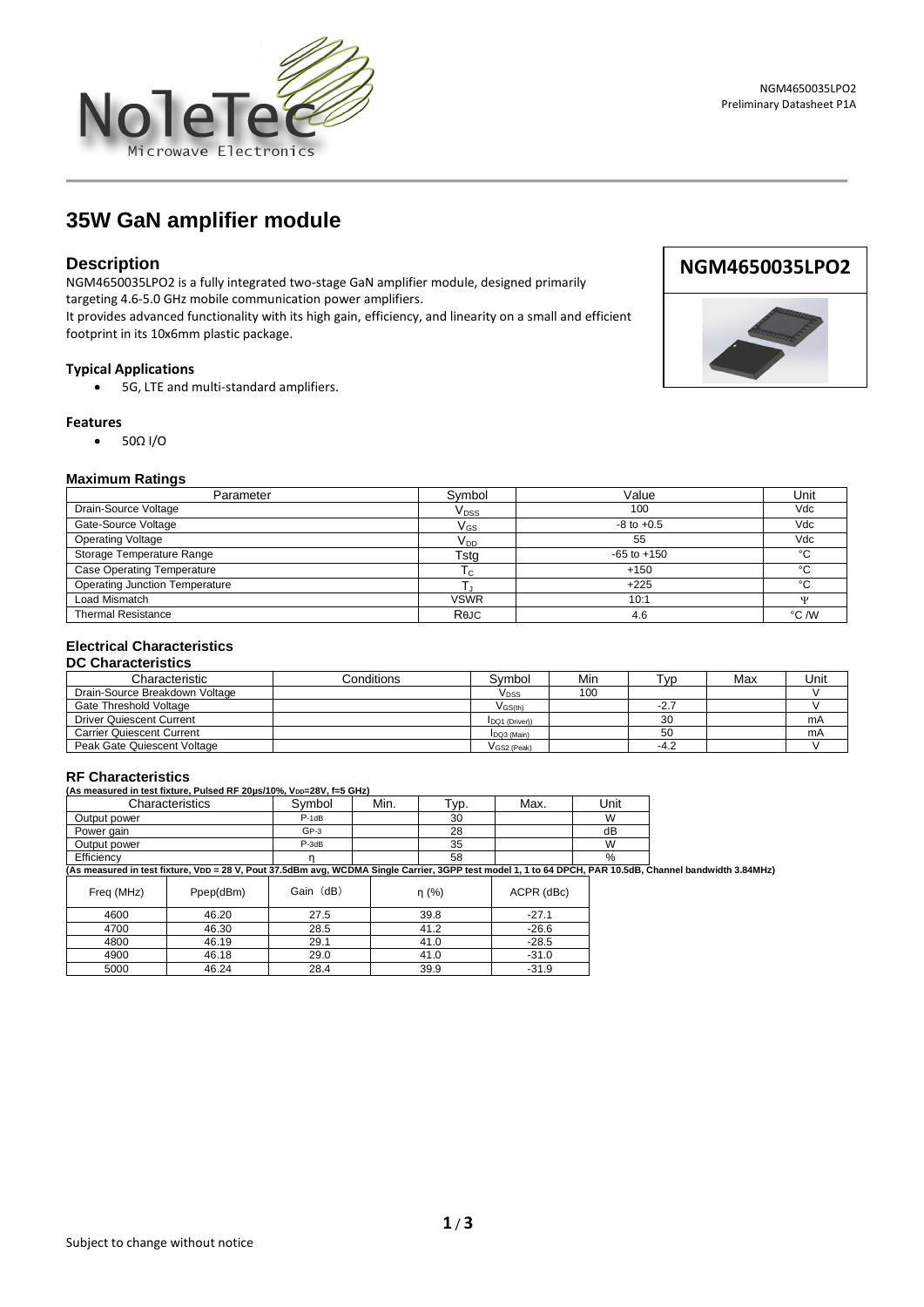

### **Performance as measured in test fixture.**



**Gain and Efficiency vs Power, Pulsed RF**

## **Functional block diagram and package pinning**



| <b>Pin</b>                              | <b>Symbol</b>   | <b>Description</b>                                                                                                                           |  |
|-----------------------------------------|-----------------|----------------------------------------------------------------------------------------------------------------------------------------------|--|
|                                         | VD1             | Driver amplifier, Drain Bias                                                                                                                 |  |
|                                         | VG1             | Driver amplifier, Gate Bias                                                                                                                  |  |
| h                                       | <b>RFIN</b>     | $RF$ Input 50 $\Omega$                                                                                                                       |  |
| 11                                      | VG <sub>3</sub> | Carrier amplifier, Gate Bias                                                                                                                 |  |
| 18                                      | VD <sub>3</sub> | Carrier amplifier, Drain Bias/VBW enhancement decoupling                                                                                     |  |
| 20                                      | <b>RF OUT</b>   | RF output 50Ω                                                                                                                                |  |
| 27                                      | VD <sub>2</sub> | Peak amplifier, Drain Bias                                                                                                                   |  |
| 32                                      | VG <sub>2</sub> | Peak amplifier, Gate Bias                                                                                                                    |  |
| 3, 8-10, 14-17, 19, 21-24, 26-29, 33-35 | NC.             | No connection. May be connected to PCB ground                                                                                                |  |
| 2,5,7,12,13,30,31,36                    | <b>GND</b>      | Internal ground, recommended to be connected to PCB                                                                                          |  |
| Package backside base                   | <b>GND</b>      | Ground. Must be soldered and connected to PCB ground mounted atop<br>copper coin or tightly stitched filled vias for adequate heat transfer. |  |

**.**